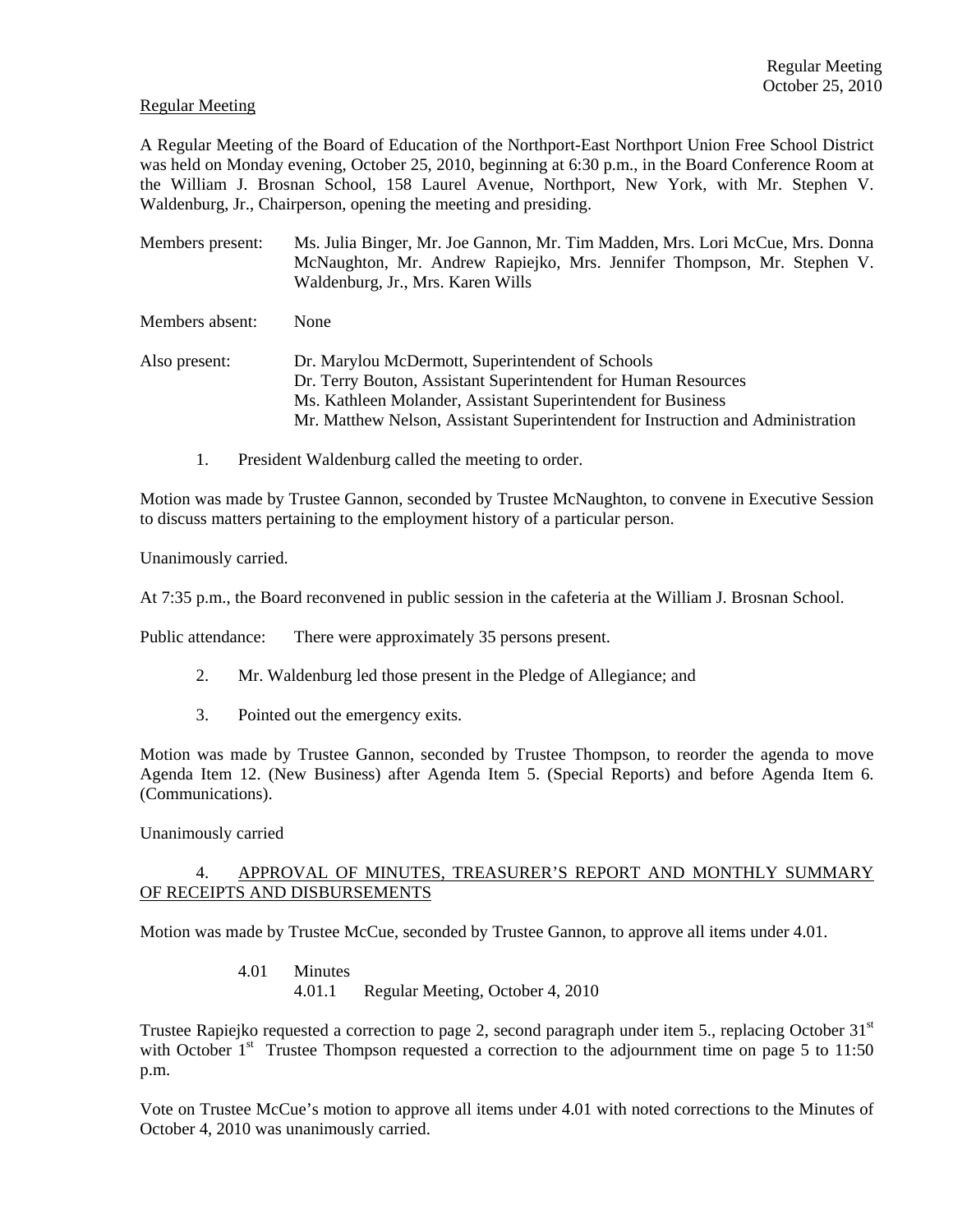4.02 For Information: Claims Auditor's Report for Warrant and Schedule of Claims for payments dated:

 July 2010 & August 2010 (Wire Transfer Report), July 16, 2010 (Accounts Payable Warrant), July 9, 2010 (Payroll Trust & Agency Warrant), July 30, 2010 (Accounts Payable Warrant), July 16, 2010 (Payroll Trust & Agency Warrant), July 30, 2010 (Payroll Trust & Agency Warrant), July 2010 (Claims Audit Report), August 13, 2010 (Accounts Payable Warrant), August 13, 2010 (Payroll Trust & Agency Warrant), August 31, 2010 (Accounts Payable Warrant), August 27, 2010 (Payroll Trust & Agency Warrant), August (Claims Audit Report)

## 5. SPECIAL REPORTS/ANNOUNCEMENTS FROM THE SUPERINTENDENT

Dr. Marylou McDermott, Superintendent of Schools, stated that Governor Paterson has declared the week of October 25<sup>th</sup> through October 29<sup>th</sup> as School Board Recognition Week. Dr. McDermott thanked the Board Members for their dedication and presented them with commendations from Western Suffolk BOCES and the District and PTA Council.

Dr. McDermott stated that the Northport High School Tiger Marching Band participated in the 48<sup>th</sup> Annual Newsday Marching Band Festival at Hofstra University on Thursday, October 21<sup>st</sup> and put on a spectacular show.

Ms. Kathleen Molander, Assistant Superintendent for Business, presented a report on setting the 2010- 2011 tax levy. Ms. Molander stated the tax levy in May was \$609,386 higher than the actual levy being set this evening, a difference of approximately .42% of the entire budget approved on May 18, 2010. Ms. Molander explained how the tax levy is derived by taking the total budget and deducting the sources of revenue (reserves, fund balance, State Aid, ARRA-ESF and other revenue). Ms. Molander noted the increase of approximately \$100,000 in State Aid for 2010-2011, and that the District will no longer be receiving the ARRA program funds in 2011-2012. Ms. Molander also noted the increase in the fund balance from \$3 million to \$3.5 million. Ms. Molander stated that the major factors contributing to the May fund balance estimate were total revenue and expenditures are not calculated until after June  $30<sup>th</sup>$ , unanticipated leave replacements at lower compensation, and restricted extra pay, including overtime. Ms. Molander reviewed the Tax Rate per \$100 of AV, Dollar Change in Tax Rate, and % Change in Tax Rate from May to October; \$160.30 to \$159.27, \$3.42 to \$2.39 and 2.18% to 1.53%, respectively. Ms. Molander stated that the tax rate is set by the Town of Huntington and stated that to calculate taxes you must know the assessed valuation of the property.

There was a discussion regarding assessed valuation, changes in the tax rate, fund balance, tax anticipation notes, the District's bond rating, ARRA funding and reserves.

5.01 Accomplishments of Staff and Students

 5.01.1 Ms. Patricia Schmitt, District Chairperson of English K-12, introduced Corinne Zmoos, English Language Arts Department Student of the Month. Ms. Schmitt stated that Corinne's performance in the field of English, academic aspirations, and interests in the craft of writing reflect her commitment to the art of language and texts. Presently, Corinne studies IB English, IB/AP French, AP Calculus, US Government, Physics Honors, and AP US Politics. Ms. Schmitt noted that Corinne impressed her high school English teachers with her exceptional analytic writing skills and the credit her with enhancing classroom discussions. Corinne participates in a myriad of extracurricular activities including Powdered Wigs, SHARE, Tights and the high school choir. Corinne intends on pursuing a degree in psychology.

The President of the Board and the Superintendent congratulated Corinne on her fine accomplishments and presented her with a commendation from the Board.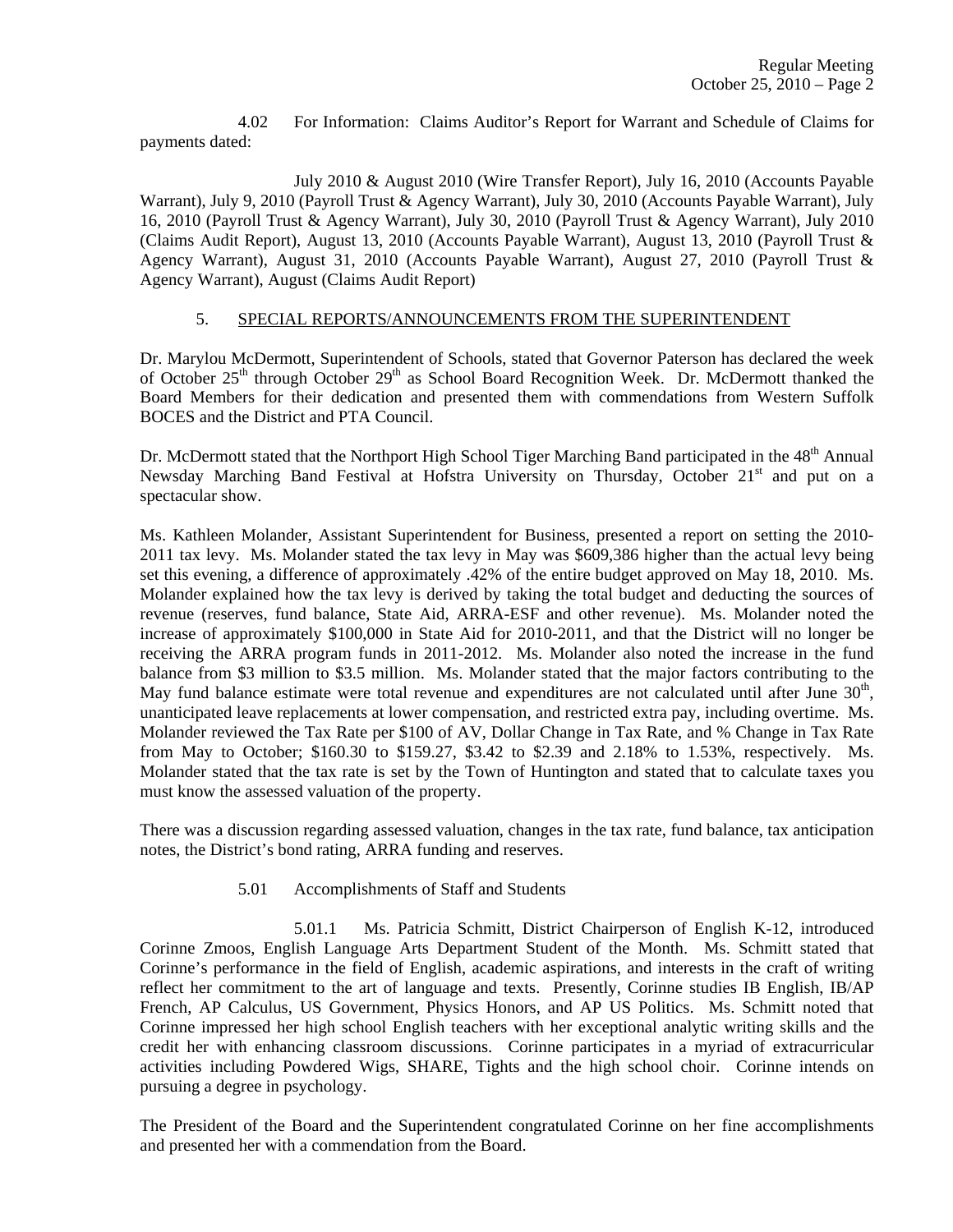5.01.2 Ms. Patricia Schmitt, District Chairperson of English K-12, introduced students Eliza Brine and Meghan Flynn, recipients of the NCTE Achievement Awards in Writing, and teachers Linda Bennett and Nicholas Raio, recipients of the New York State English Council Teachers of Excellence Award

 5.01.3 Dr. Marylou McDermott, presented the Board Trustees with commendations for School Board Recognition Week earlier in the meeting.

5.02 Review of English Language Arts Instructional Initiatives

 5.02.1 Ms. Patricia Schmitt, District Chairperson of English K-12, presented the 2010-2011 Instructional Initiatives in English Language Arts. Ms. Schmitt reviewed the 2009-2010 English initiatives, technology integration and development of common assessments. The initiatives for 2010-2011are to design and develop a comprehensive scope and sequence curriculum for grammar and composition K-8 embedded in the context of a reading and writing workshop literacy model; to provide teachers with the necessary professional development to develop and expand a virtual extension of classroom instruction and effectively differentiate instruction; to collaborate with the library media staff and lead librarian to integrate Library Media Standards into the English Language Arts Curricula; and to continue to develop common assessments aligned with New York State Standards and the format of the New York State Comprehensive English Regents to facilitate formative measurement of student growth. Ms. Schmitt reviewed differentiation in action. Ms. Schmitt presented the Library Media Initiatives of enhancing the scaffolding of our Internet safety for grades K-12; further developing critical evaluation skills for all types of media as part of the research process; and developing a shared, interactive experience for elementary, middle and high school students using the *Moodle* server. Ms. Schmitt reviewed the 2009- 2010 assessment data.

After a brief discussion, the Board President and Superintendent thanked Ms. Schmitt for her informative report.

5.03 For Information: Report on 2010 Summer Programs

 5.03.1 Elementary Summer School Report – Ms. Lori Beekman presented the 2010 Elementary Summer School Report stating that the purpose is to provide students identified in need of academic intervention in English Language Arts and Mathematics with instruction support. Students are identified for remediation through standardized tests and students currently participating in Academic Intervention Service (AIS) programs in English Language Arts and Mathematics. Ms. Beekman stated that the program is in compliance with New York State Learning Standards in ELA and Mathematics. Ms. Beekman noted that 403 students participated in the 2010 program with a student/teacher ratio of 8 to 1. Computer instruction as given in grades K-5 and average daily attendance was 85%. There was a full time nurse along with teacher aides and building greeters. Student evaluation is performed through parent conferences, student progress reports and pre and post summer school student goals and objectives report.

There was a brief discussion regarding summer school attendance and the increase in AIS population. President Waldenburg and Dr. McDermott thanked Ms. Beekman for her report.

 5.03.2 Academic Summer School Report – Ms. Jo Imwalle and Ms. Allyson Giaimo presented the 2010 BOCES Regional Academic Summer School Report. The Western Suffolk BOCES Regional Academic Summer School is registered and approved by the New York State Education Department. Registration is open to resident and non-resident students. Middle school courses offered included Academic Intervention Services (AIS) in grades 6, 7 and 8, and English, Social Studies, Science and Math in grades 7 and 8. High school courses offered included English, Algebra 2/Trigonometry, Integrated Algebra, Geometry, Global Studies I and II, US History and Government, Participation in Government and Economics, Living Environment, Chemistry, Earth Science and Physical Education.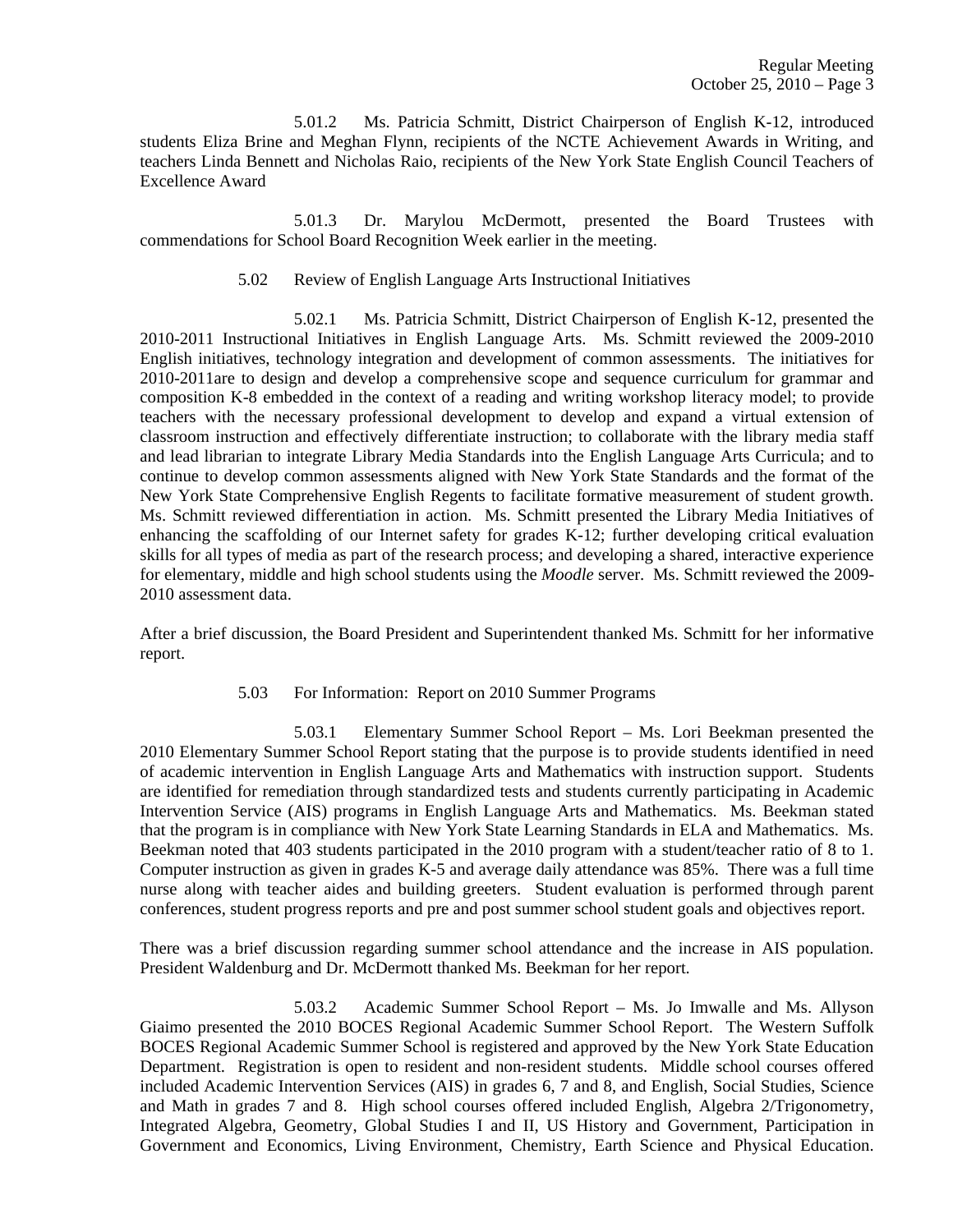Academic summer school students have the opportunity to earn a passing grade for a previously failed course, pass or improve a grade on a Regents and/or Regents Competency Test (RCT), increase knowledge and understanding of course content, develop good study habits and learning skills, or complete graduations requirements.

There was a brief discussion regarding attendance, costs of providing the summer school program, and exploring the possibility of rotating the location of the academic summer school at other Western Suffolk BOCES districts. The President of the Board and Superintendent thanked Ms. Imwalle and Ms. Giaimo for their report.

 5.03.3 Summer Camp Report – Ms. Jo Imwalle presented the 2010 Recreational Summer Camp Report. Ms. Imwalle stated that the camp was held at Northport Middle School from July  $6<sup>th</sup>$  through August  $6<sup>th</sup>$  for a total of 24 days. Enrollment over the course of the summer included 714 full day campers, 264 a.m. half day campers and 481 p.m. half day campers. Ms. Imwalle noted that 133 students in grades 9-11 participated in the Counselor-In-Training Camp program, preparing them to become counselors. The Pre-School Camp, located at the William J. Brosnan School, had an enrollment of 77 three and four year olds. Ms. Imwalle noted that campers enjoyed enriched and structures programs, including field days, cooking, art, trips and special events such as a science program, disc jockey and a variety show.

After a brief discussion, Mr. Waldenburg and Dr. McDermott thanked Ms. Imwalle for her presentation.

 5.03.4 Summer Music Program – Mr. Izzet Mergen's slide show and video presentation highlighted the 2010 Summer Music Program. The Summer Music Program is comprised of Exploratory Instrumental Program, Elementary/Middle School Band, Elementary/Middle School Chorus, Elementary/Middle School Orchestra, Continuing Instrumental Lessons, Marching Band Pre-Clinic Rehearsals, Flagline Pre-Clinic Rehearsals, Tigerettes Pre-Clinic Rehearsals, Tiger Marching Band Clinic at SUNY Farmingdale, High School Choral Pre-Clinic Rehearsals and High School Choral Clinic. Mr. Mergen noted the increasing enrollment in all of the summer music programs.

After a brief discussion, the Board President and Superintendent thanked Mr. Mergen for his report.

 5.04 The President of the Board reviewed the upcoming Board of Education meetings of November  $1<sup>st</sup>$ , November  $15<sup>th</sup>$ , and November  $29<sup>th</sup>$ .

Motion was made by Trustee McCue, seconded by Trustee Binger, to approve resolutions numbered 5.05, 5.06, 5.07, and 5.08.1 through 5.08.5

5.05 Approving the following resolution:

 "BE IT RESOLVED, that in accordance with the provisions of Section 6-j of the General Municipal Law, the Board of Education approves the funding of the Workers' Compensation Reserve Fund by a transfer of undesignated fund balance (and/or budgetary appropriation) from the 2009- 2010 fiscal year in an amount not to exceed \$700,000"

5.06 Approving the following resolution:

 "BE IT RESOLVED, that in accordance with the provisions of section 6-m of the General Municipal Law, the Board of Education approves the funding of the Unemployment Insurance Reserve Fund by a transfer of undesignated fund balance (and/or budgetary appropriation) from the 2009- 2010 fiscal year in an amount not to exceed \$600,000"

5.07 Approving the following resolution: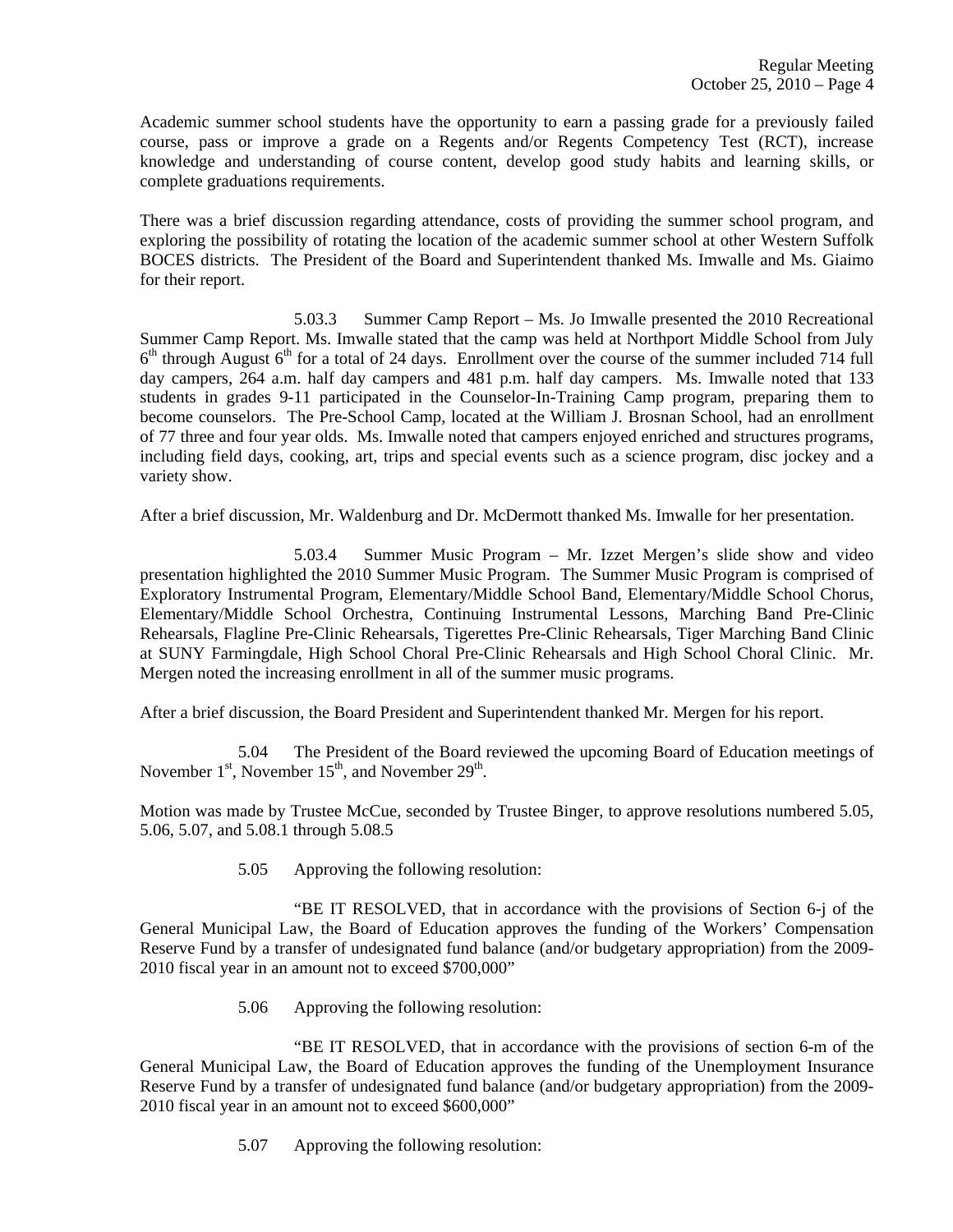"WHEREAS, the Board of Education, at its meeting on June 21, 2010 approved a resolution to fund the Retirement Contribution Reserve Fund in an amount not to exceed \$1,900,000.00

WHEREAS, the Board of Education approves the amend this resolution

 BE IT RESOLVED, that in accordance with the provisions of Section 6-r of the General Municipal Law, the Board of Education approves the funding of the Retirement Contribution Reserve Fund by a transfer of undesignated fund balance (and/or budgetary appropriation) from the 2009- 2010 fiscal year in an amount not to exceed \$4,700,000"

 5.08 Approving Appropriated Reserves, Budget Confirmation and Set Tax Levy for 2010-2011, Resolutions 5.08.1 through 5.08.5:

 5.08.1 RESOLVED that, pursuant to voter approval on May 18, 2010 of Proposition No. 1, the 2010-2011 Budget Appropriations shall be,

| Proposition 1 | <b>Annual School District Budget</b> | \$147,487,339 |
|---------------|--------------------------------------|---------------|
|               | <b>Total Budget Appropriation</b>    | \$147,487,339 |

 5.08.2 RESOLVED that, pursuant to Section 1318, Subdivision 1, of the Real Property Tax Law, the District shall retain \$5,899,206 of its 2009-2010 total unreserved fund balance, said amount being 4.0% of the voter approved budget and shall apply to the 2010-2011 tax levy the sum of \$3,500,000 the remainder of the 2009-2010 total unreserved fund balance

 5.08.3 RESOLVED that, pursuant to Subdivision 12 of Section 1604 of the Education Law, the estimated receipts, including the application of the remaining unreserved fund balance as determined above in 5.08.2 and the required levy of taxes for school district purposes, be established as follows:

| <b>Estimated Receipts</b>                                       | \$18,220,558  |
|-----------------------------------------------------------------|---------------|
| Tax Levy (includes estimated STAR Reimbursement of \$8,750,862) | \$129,226,781 |

 5.08.4 RESOLVED that, pursuant to 259 and Subdivision 5(a), Section 1804 of the Education Law, the following additional tax levy also be established:

For the School District Library as requested by The Library Trustees  $$8,744,000$ 

 5.08.5 RESOLVED that, pursuant to Section 8 of the Suffolk County Tax Act and based upon the assessed valuation which has been certified to the District by the Town Assessor, the following computed tax rate per \$100 of assessed valuations be adopted and order certified to the Supervisor of the Town, together with the dollar amounts to be raised by the President of the Board:

|                                    | Amount to be Levied | Estimated Tax Rate/\$100 AV |
|------------------------------------|---------------------|-----------------------------|
| For Regular School Purposes        | \$129,266,781       | \$159.27                    |
| For School District Public Library | \$ 8.744,000        | \$10.77                     |

There was a discussion regarding the resolution to increase funding of the Retirement Contribution Reserve Fund. Ms. Kathleen Molander stated that the District is facing an increase in the employer contribution rate which it is mandated to pay. Ms. Molander noted that having the reserve will enable the District to keep tax rates stable.

A resident commented that the District under spent the 2009-2010 budget by approximately \$9.3 million and that is why the reserves are possible.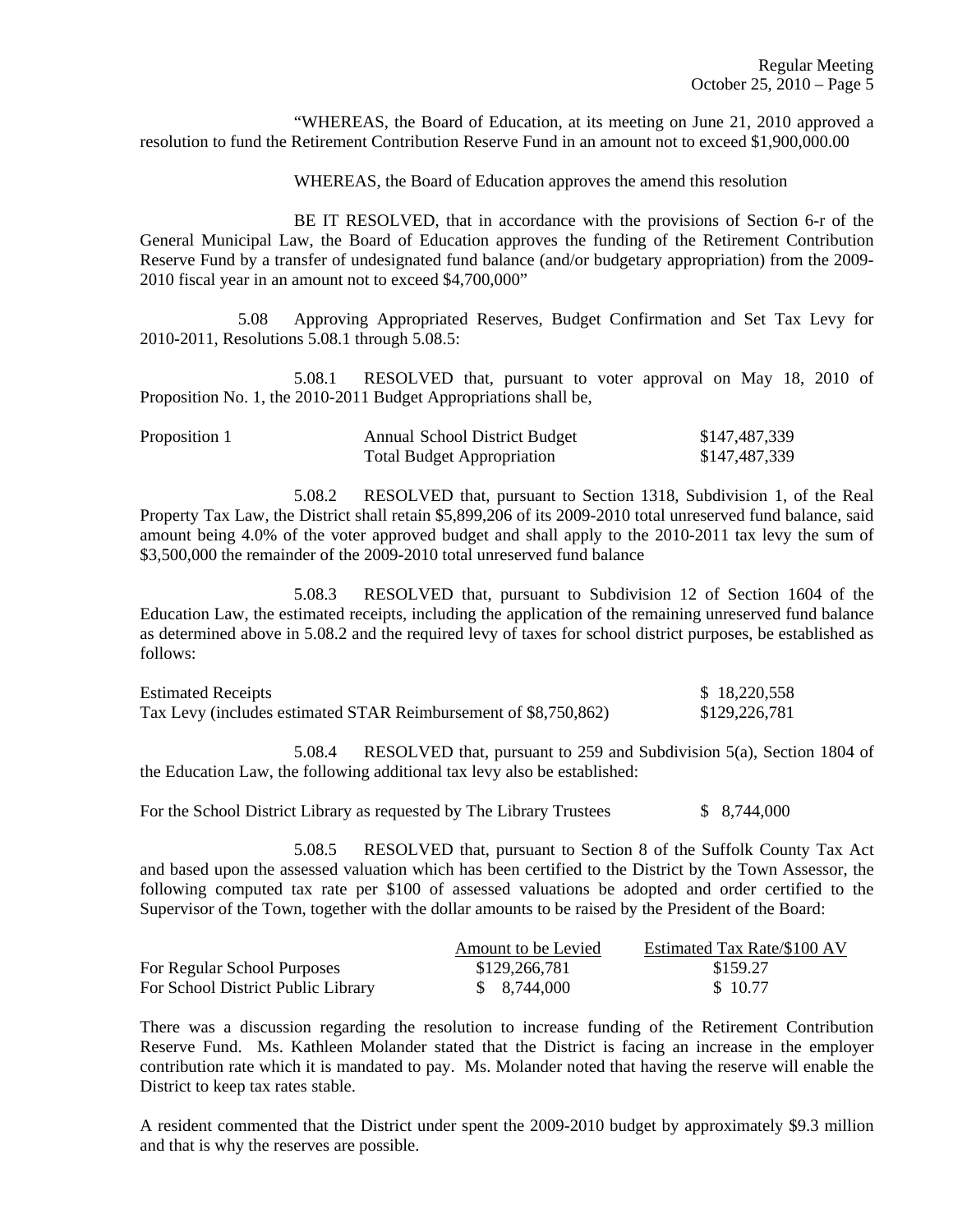Dr. McDermott stated that the District needs long term fiscal planning and if the District overspent the budget it would be breaking the law.

Vote on Trustee McCue's motion to approve resolutions numbered 5.05, 5.06, 5.07, and 5.08.1 through 5.08.5 was unanimously carried.

## 12. NEW BUSINESS

Motion was made by Trustee Gannon, seconded by Trustee Thompson, to approve the following motion:

 12.01.1 "WHEREAS, the Northport-East Northport School District has a long history of openness and transparency,

 WHEREAS, the Board of Education seeks to strongly confirm and reaffirm its commitment to openness and transparency,

 WHEREAS, the Board of Education intends to ensure that its longstanding commitment to openness and transparency be applied to its proceedings and the proceedings of the Board's Audit Committee,

 NOW, THEREFORE, BE IT RESOLVED that all motions by Members of the Board or Members of the Board's Audit Committee to enter into executive session must (i) state the general nature of the matter justifying entry into executive session and (ii) explain why the matter cannot or should not be discussed in public session, and

 BE IT FURTHER RESOLVED, that the minutes of such Board and Audit Committee meetings shall include such information when reporting on such motions"

Unanimously carried.

Motion was made by Trustee Gannon, seconded by Trustee Thompson, to approve the following motion:

 12.01.2 "WHEREAS, the Northport-East Northport School District has a long history of openness and transparency,

 WHEREAS, the Board of Education seeks to strongly confirm and reaffirm its commitment to openness and transparency,

 NOW, THEREFORE, BE IT RESOLVED, that the Board of Education, as per its sworn duty, confirms its obligation and desire to act affirmatively to ensure that all legal requirements of the Public Officers' Law, the Open Meetings Law, and any other applicable law relating to openness and transparency are strictly adhered to in the conduct of business before this Board and its committees"

At 11:05 p.m., motion was made by Trustee McCue, seconded by Trustee Binger, to extending the meeting.

Unanimously carried.

There was a long discussion regarding the necessity of Trustee Gannon's remaining resolutions, the Open Meetings Law, convening into executive sessions.

Motion was made by Trustee Wills, seconded by Trustee Rapiejko to table item 12.02.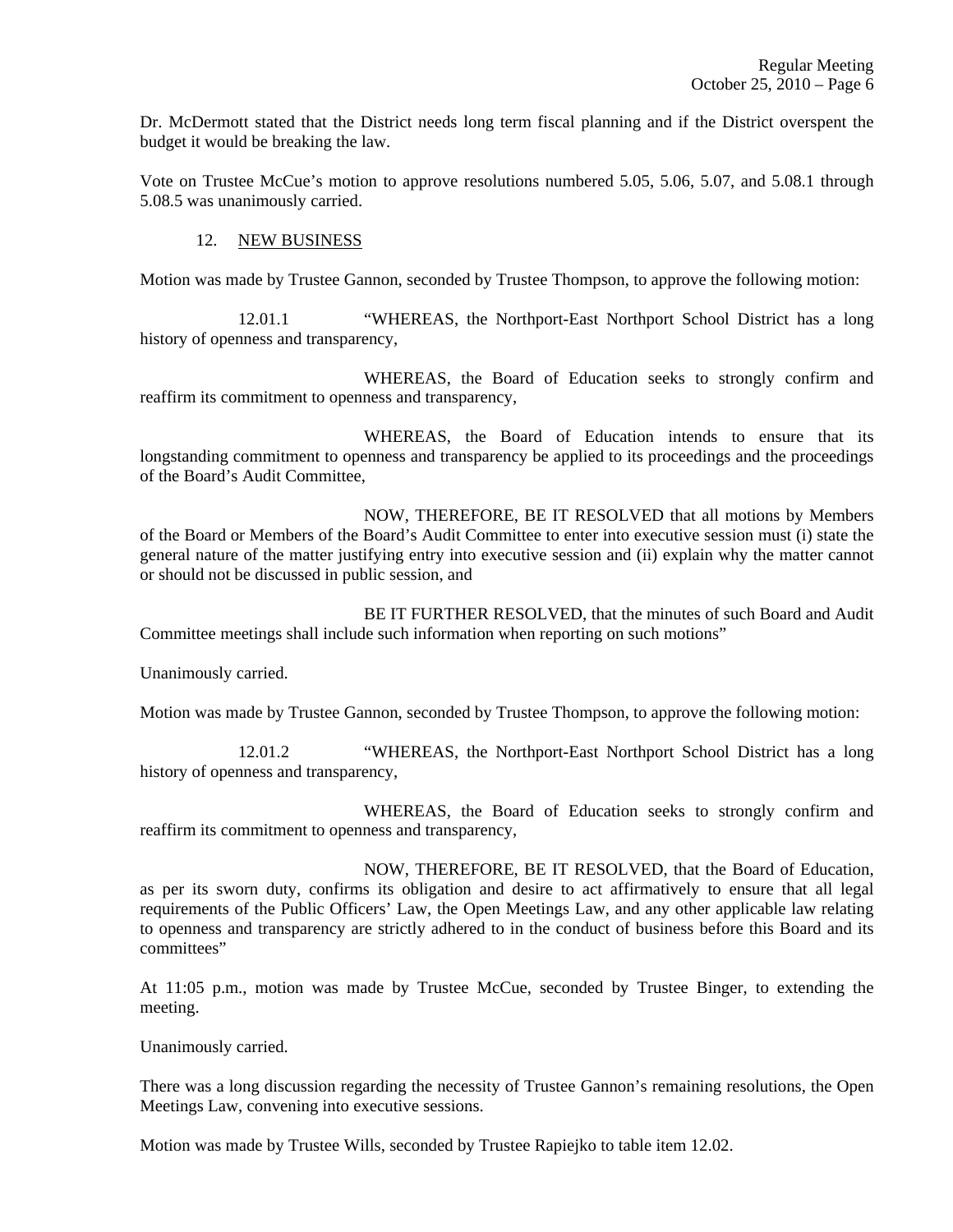Unanimously carried.

Trustee Gannon withdrew resolutions 12.01.3 and 12.01.4 listed on the agenda.

# 6. COMMUNICATIONS

 6.01 Email from Mr. Albert Prisco to Members of the Board, received September 20, 2010, re: Political Action Committee

Mr. Prisco addressed the Board and stated that the taxpayers would like to know what is happening with the UTN negotiations. Mr. Prisco asked why the teachers are given fifteen sick days when the average number given in private industry is six.

President Waldenburg stated that Board considers all comments from the residents and works through the administration to negotiate with the union. Mr. Waldenburg stated that the Board is working on behalf of the taxpayers. Mr. Waldenburg noted that ultimately both parties have to agree on the contract.

 6.02 Email from Ms. Jessica Sweeney to Dr. McDermott and Members of the Board, received September 30, 2010, re: Full Day Kindergarten

Ms. Sweeney addressed the Board and stated that a full day kindergarten program is vital to a child's education and the Board should consider implementing a full day kindergarten program. Ms. Sweeney stated that the lease at the William J. Brosnan School will be expiring soon and the District should reclaim the space and use reserves to implement a full day kindergarten program.

President Waldenburg stated that the District has had various studies done on the District's options to implement a full day kindergarten. Mr. Waldenburg noted that trying to find the space to house the additional classrooms required to implement the full day kindergarten program has been a challenge and is quite discouraging.

Trustee Madden stated that he previously prepared a resolution for the Board to consider putting together a committee to look at a long term solution for implementing a full day kindergarten program and suggested that the Board revisit that resolution again.

Vice President Wills thanked Ms. Sweeney for staying so late to address her letter. Mrs. Wills requested information on enrollment and asked to see the space that is rented to Island Kids before the Board revisits Trustee Madden's proposal.

# 7. PUBLIC PARTICIPATION

Name Comment

Dr. Nina Dorata Stated that Dr. McDermott gave a presentation on September 13<sup>th</sup> Resident regarding the budget process revisions. Dr. Dorata stated that the district is under spending an inflated budget. Dr. Dorata suggested that the District consider using actual data to create a budget as opposed to tweaking a rollover budget, and using additional resources to perform the budget process through a budget finance committee.

Dr. McDermott stated we are dealing with very large numbers and 6% is not a tremendous amount of money when talking about a \$147 million budget. Dr. McDermott stated that she has to budget to protect the long term financial health of the district and the property values of the district. Dr. McDermott noted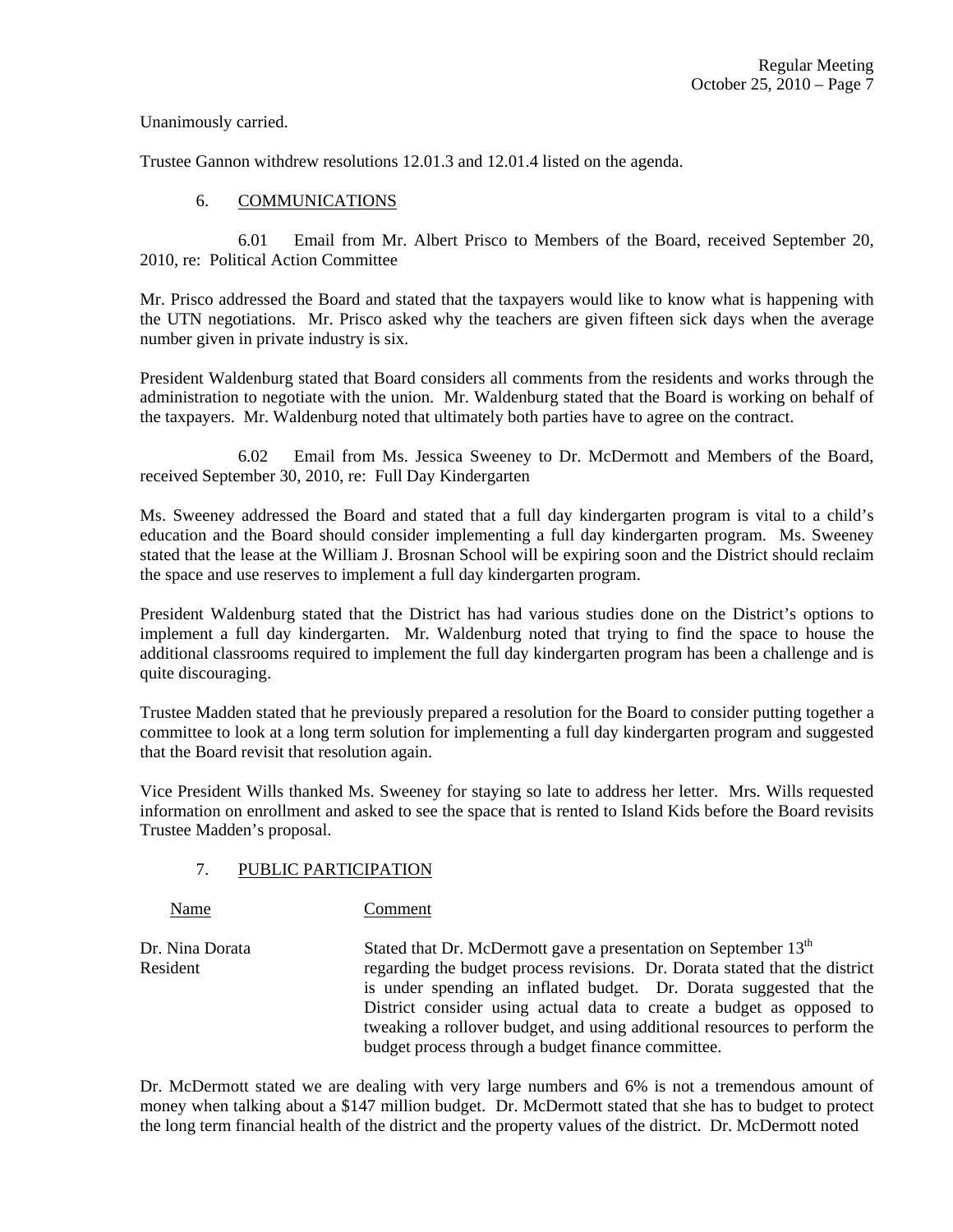that if the District overspends the budget it is breaking the law. Dr. McDermott stated public schools are not comparable to the private sector.

Dr. McDermott stated that she will be presenting changes to the 2011-2012 budget process on November 1<sup>st</sup> which will be a streamlined process aligned with New York State.

Motion was made by Trustee Gannon, seconded by Trustee Madden, to approve all items under 8. and 9., including Supplemental 8.01.1 (Schedule A #16-18).

## 8. SUPERINTENDENT'S REPORT, GENERAL - FOR BOARD ACTION

 8.01 Personnel Schedules, each dated October 25, 2010, and each attached and made part of the official minutes:

|                               | 8.01.1 Schedule A - Certified Staff (including Supplemental A #16-18) |
|-------------------------------|-----------------------------------------------------------------------|
|                               | 8.01.2 Schedule B - Non-Instructional Staff                           |
|                               | 8.01.3 Schedule C - Salary Transfers                                  |
| 8.01.4 Schedule D - Extra Pay |                                                                       |
|                               | 8.01.5 Schedule J - Committee on Special Education                    |

8.02 Receive for a first reading the following policy:

 8.02.1 Policy #9225 – *"Acceptable Use Policy for Employees, Consultants, Volunteers and Other District Authorized Personnel Use of District Computers, Networks, Internet Access, and E-Mail System"* - tabled

After a brief discussion, item 8.02.1 was tabled until the November 1, 2010.

8.03 Receiving for a first reading revisions to the following policies:

 8.03.1 Policy #2300 – *"Board of Education Meetings – Types, Agenda, Procedures and Minutes"*

8.03.2 Policy #6690 – *"Audit Committee"*

 8.04 Approving a Network Outreach Agreement between the Northport-East Northport Union Free School District and MSG Varsity Network LLC - tabled

Vice President Wills requested that item 8.04 be tabled until the November 1, 2010 Board Meeting for Board Counsel review of the Right to Match clause in the contract.

### 9. SUPERINTENDENT'S REPORT, FINANCIAL - FOR BOARD ACTION

9.01 Taking specified action on the following BIDS:

 9.01.1 Award – Construction of Wide Area Network Voice and Data Telecommunications Service

9.02 Approving transfer of general fund appropriations in the 2010-2011 budget:

 9.03 Approving a 2010-2011 SEDCAR 1 Sub-Allocation Contract between Kings Park Central School District (Local Education Agency – LEA) and the Northport-East Northport Union Free School District (Approved Special Education Program – ASEP)